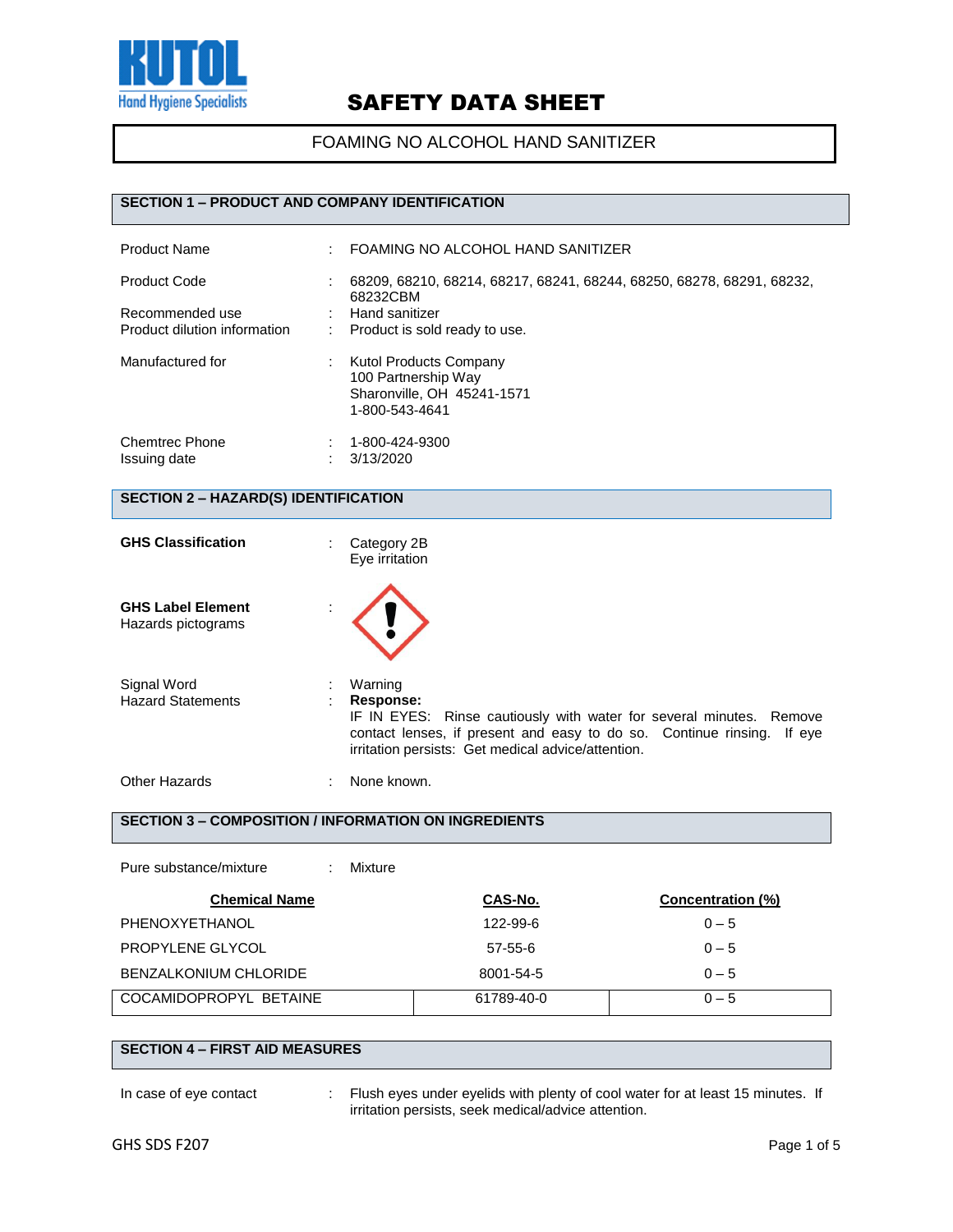

### FOAMING NO ALCOHOL HAND SANITIZER

| In case of skin contact    | If irritation persists, wash with water.                                                                                                   |
|----------------------------|--------------------------------------------------------------------------------------------------------------------------------------------|
|                            |                                                                                                                                            |
| If ingested                | Contact a physician or Poison Control Center immediately. Do not induce<br>vomiting never give anything by mouth to an unconscious person. |
| If inhaled                 | Get medical attention if symptoms occur.                                                                                                   |
| Protection of first-aiders | No special precautions are necessary.                                                                                                      |
| Notes to physicians        | Treat symptomatically.                                                                                                                     |

## **SECTION 5 – FIRE-FIGHTING MEASURES**

| Suitable extinguishing media                      |   | Use extinguishing measures that are appropriate to local circumstances and<br>the surrounding environment.                                                                          |
|---------------------------------------------------|---|-------------------------------------------------------------------------------------------------------------------------------------------------------------------------------------|
| Unsuitable extinguishing<br>media                 | ÷ | None known.                                                                                                                                                                         |
| Specific hazards during<br>firefighting           | ÷ | No flammable or combustible.                                                                                                                                                        |
| Hazardous combustions<br>products                 |   | Carbon oxides                                                                                                                                                                       |
| Special protective equipment<br>for fire-fighters |   | Use personal protective equipment.                                                                                                                                                  |
| Specific extinguishing<br>methods                 |   | Fire residues and contaminated fire extinguishing water must be disposed of<br>in accordance with local regulations. In the event of fire and/or explosion do<br>not breathe fumes. |

## **SECTION 6 – ACCIDENTAL RELEASE MEASURES**

| Personal precautions<br>Environmental precautions | No special measures required.<br>Avoid contact of large amounts of spilled material runoff with soil and |
|---------------------------------------------------|----------------------------------------------------------------------------------------------------------|
| Methods of cleaning up                            | surface waterways.<br>Absorb with inert material. Use a water rinse for final clean-up.                  |

## **SECTION 7 – HANDLING AND STORAGE**

| Handling | Wash hands after handling.                                    |
|----------|---------------------------------------------------------------|
| Storage  | Keep out of reach of children. Keep container tightly closed. |
|          | Store between 32 to 122 degrees F.                            |

## **SECTION 8 – EXPOSURE CONTROLS / PERSONAL PROTECTION**

Ingredients with workplace control parameters.

| <b>Ingredients</b>          | CAS-No.   | Form of exposure        | <b>Permissible Concentration</b>                                             | <b>Basis</b> |
|-----------------------------|-----------|-------------------------|------------------------------------------------------------------------------|--------------|
| PROPYLENE GLYCOL            | $57-55-6$ | TWA                     | $10 \text{ mg/m}$                                                            | NIOSH WEEL   |
| Engineering measures        |           | airborne contamination. | Good general ventilation should be sufficient to control workers exposure to |              |
| Personal protection<br>Eyes |           |                         | Eye protection should be used when splashing may occur.                      |              |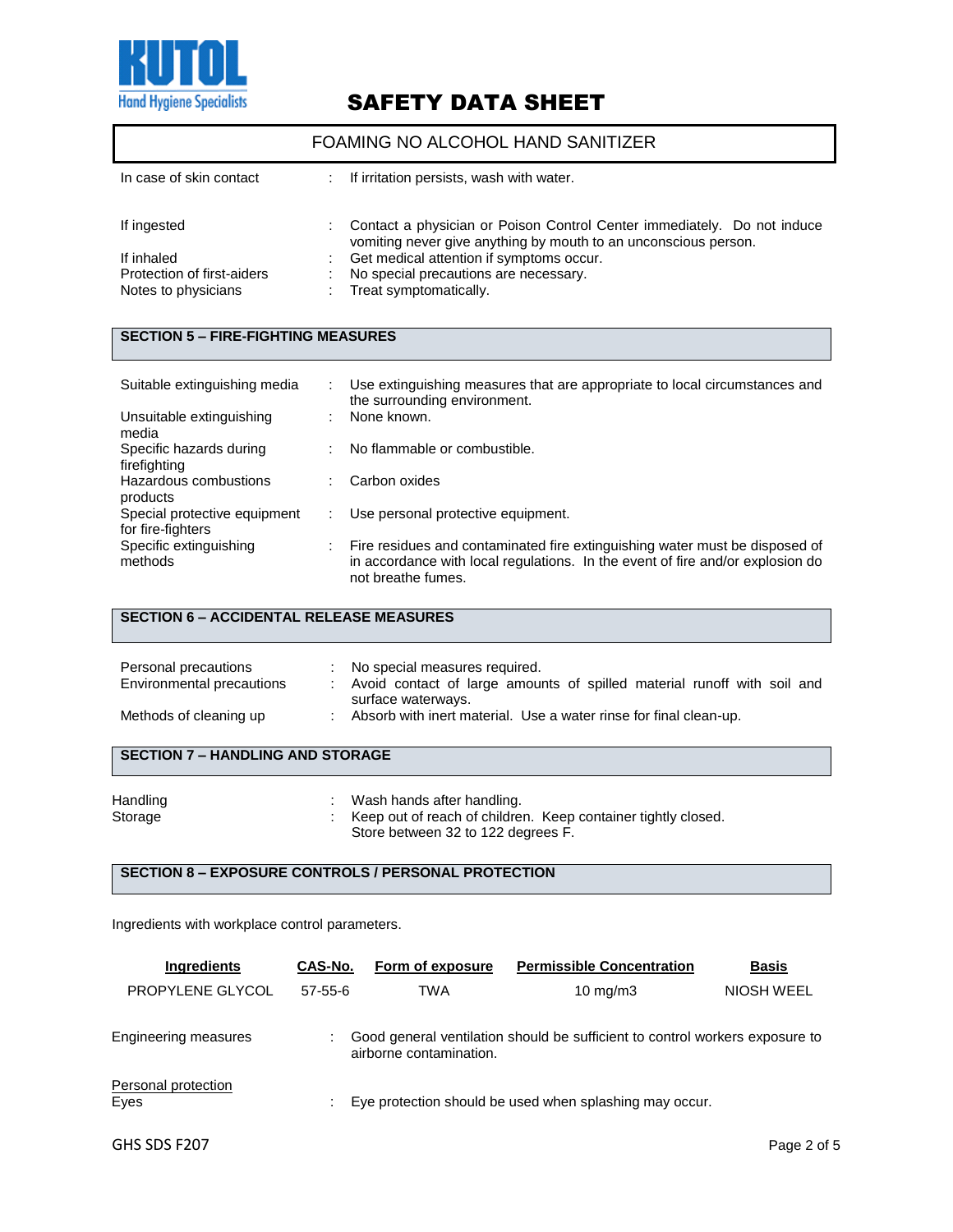

## FOAMING NO ALCOHOL HAND SANITIZER

Hands **Example 20** Hands : No protective equipment is needed under normal use.

Skin **Skin Skin Skin Skin Skin Skin Skin normal use. No** protective equipment is needed under normal use.

## **SECTION 9 – PHYSICAL AND CHEMICAL PROPERTIES**

Appearance: Clear colorless liquid<br>
Odor: Linen fragrance 
Upper/lower flammability limits: N/A<br>
Vapor pressure: N/A Odor: Linen fragrance vapor bressure: N/<br>
Odor Threshold: No data available vapor density: N/A Odor Threshold: No data available<br>ph: 7.25 typical metting point/freezing point: N/A<br>Initial boiling and boiling range: N/A Flash point: N/A<br>
Evaporation rate: <1 Channel Auto ignition temperature: N/A<br>
Decomposition temperature: N Flammability (solid, gas): No data available

Relative density: No data available.<br>Solubility (ies): No data available. Initial boiling and boiling range: N/A Partition coefficient: n-octanol/water: No data available.<br>Flash point: N/A **Partition in the Auto ignition temperature: N/A** Decomposition temperature: No data available.<br>Viscosity: N/A

#### **SECTION 10 – STABILITY AND REACTIVITY**

| Stability<br>Possibility of hazardous<br>reactions | t.<br>÷ | The product is stable under normal conditions.<br>No dangerous reaction is known under conditions of normal use. |
|----------------------------------------------------|---------|------------------------------------------------------------------------------------------------------------------|
| Conditions to avoid<br>Incompatible materials      | ٠       | None known.<br>None known.                                                                                       |
| Hazardous decomposition<br>products                |         | Carbon oxides                                                                                                    |

## **SECTION 11 – TOXICOLOGICAL INFORMATION**

| Information on likely routines<br>of exposure | $\mathbb{R}^n$ | Inhalation, eye contact, skin contact.                                       |
|-----------------------------------------------|----------------|------------------------------------------------------------------------------|
| <b>Potential Health Effects</b>               |                |                                                                              |
| Eyes                                          |                | Cause of irritation.                                                         |
| <b>Skin</b>                                   |                | Health injuries are not known or expected under normal use.                  |
| Ingestion                                     |                | Health injuries are not known or expected under normal use.                  |
| Inhalation                                    |                | Health injuries are not known or expected under normal use.                  |
| Chronic exposure                              |                | Health injuries are not known or expected under normal use.                  |
| <b>Experience with Human Exposure</b>         |                |                                                                              |
| Eye contact                                   |                | Redness, irritation.                                                         |
| Skin contact                                  |                | No symptoms known or expected.                                               |
| Ingestion                                     |                | No symptoms known or expected.                                               |
| Inhalation                                    |                | No symptoms known or expected.                                               |
| <b>Toxicity</b>                               |                |                                                                              |
| Acute oral toxicity                           |                | Acute toxicity estimate: $>5,000$ mg/kg                                      |
| Acute inhalation toxicity                     |                | : No data available                                                          |
| Acute dermal toxicity                         |                | : Acute toxicity estimate: >5,000 mg/kg                                      |
| Skin corrosion/irritation                     |                | : No data available                                                          |
| Serious eye damage/eye                        |                | Mild eye irritation.                                                         |
| irritation                                    |                |                                                                              |
| Respiratory or skin<br>sensitization          |                | No data available.                                                           |
|                                               |                |                                                                              |
| Carcinogenicity                               |                |                                                                              |
| <b>IARC</b>                                   |                | No component of this product present at levels greater than or equal to 0.1% |
| GHS SDS F207                                  |                | Page 3 of 5                                                                  |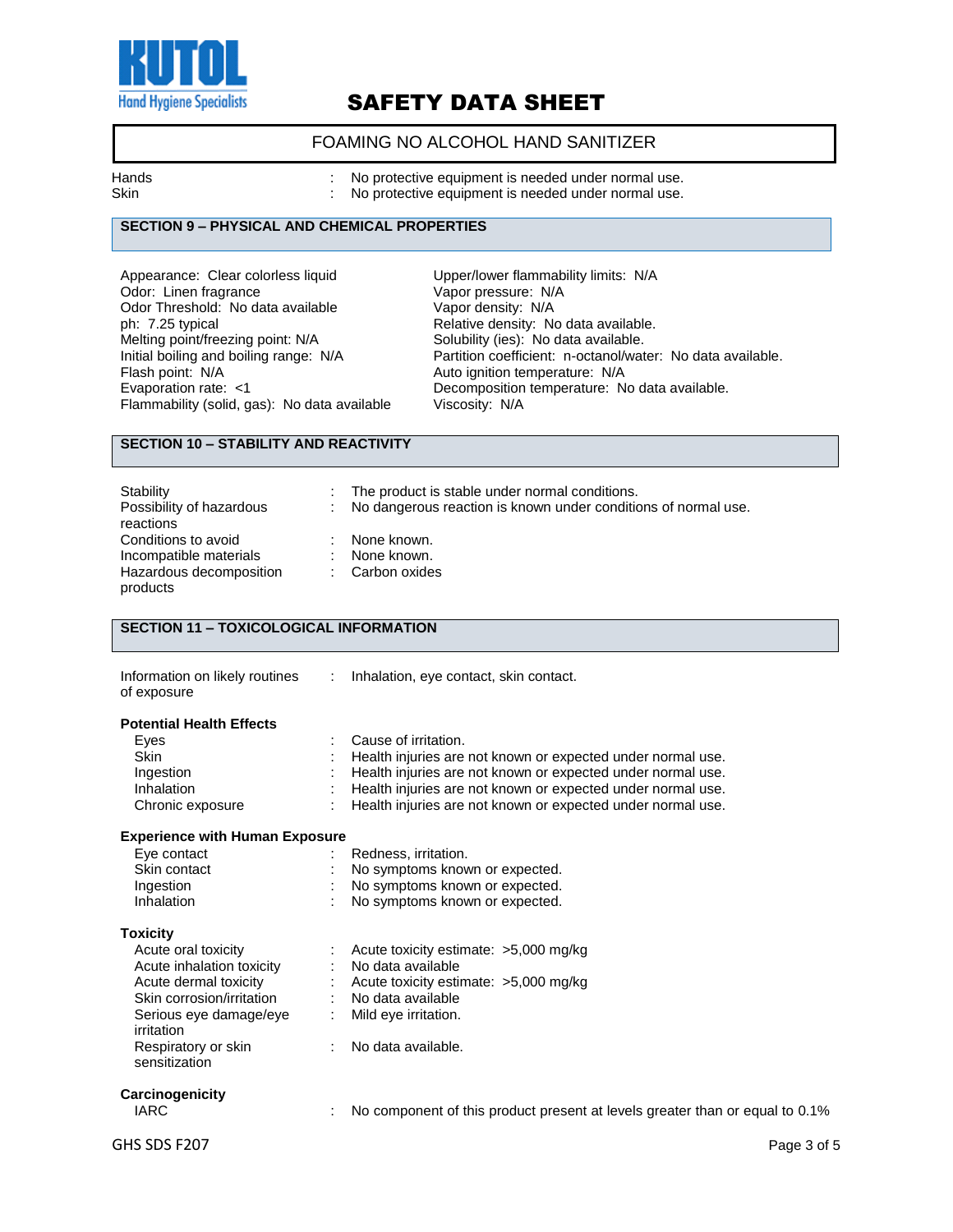

|             | FOAMING NO ALCOHOL HAND SANITIZER                                                                                                                |
|-------------|--------------------------------------------------------------------------------------------------------------------------------------------------|
|             | is identified as a probable, possible or confirmed human carcinogen by<br>IARC.                                                                  |
| <b>OSHA</b> | No ingredient of this product presents at levels greater than or equal to 0.1%<br>is identified as a carcinogen or potential carcinogen by OSHA. |
| <b>NTP</b>  | No ingredient of this product present at levels greater than or equal to 0.1%<br>is identified as a known or anticipated carcinogen by NTP.      |

| <b>SECTION 12 - ECOLOGICAL INFORMATION</b>  |  |                                                                                                                                                                                                                                                                                                      |  |
|---------------------------------------------|--|------------------------------------------------------------------------------------------------------------------------------------------------------------------------------------------------------------------------------------------------------------------------------------------------------|--|
| <b>Ecological Tests</b>                     |  | Data is not available.                                                                                                                                                                                                                                                                               |  |
| Environmental Impact                        |  | The product ingredients are expected to be safe for the environment at the<br>concentrations predicted under normal use and accidental spill scenarios.<br>Packaging components are compatible with the conventional solid waste<br>management practices.                                            |  |
| <b>SECTION 13 - DISPOSAL CONSIDERATIONS</b> |  |                                                                                                                                                                                                                                                                                                      |  |
| Disposal methods                            |  | The product should not be allowed to enter drains, water courses or the soil.<br>When possible recycling is preferred to disposal or incineration. If recycling<br>is not practicable, dispose of in compliance with local regulations. Dispose<br>of wastes in an approved waste disposal facility. |  |
| Disposal considerations                     |  | Dispose of as unused product. Empty containers should be taken to an<br>approved waste handling site for recycling or disposal. Do not reuse empty<br>containers.                                                                                                                                    |  |

## **SECTION 14 – TRANSPORT INFORMATION**

Certain shipping modes or package sizes may have exceptions from the transport regulations. The classification provided may not reflect those exceptions and may not apply to all shipping modes or package sizes. The shipper / consignor / sender are responsible to ensure that the packaging, labeling, and markings are in compliance with the selected mode of transport.

| <b>Shipment</b> | <b>Identification Number</b> | <b>Proper Shipping Name</b> | <b>Hazardous</b><br><b>Classification</b> | <b>Packaging Group</b> |
|-----------------|------------------------------|-----------------------------|-------------------------------------------|------------------------|
| US DOT          | Not dangerous goods          | N/A                         | N/A                                       | None                   |
| IATA (Air)      | Not dangerous goods          | N/A                         | N/A                                       | None                   |
| IMDG (Vessel)   | Not dangerous goods          | N/A                         | N/A                                       | None                   |

## **SECTION 15 – REGULATORY INFORMATION**

#### **U.S. Federal Regulations**

| TSCA (Toxic Substances<br>Control Act): | All ingredients in this product are either listed, or exempt from listing, on the<br><b>TSCA Inventory.</b> |
|-----------------------------------------|-------------------------------------------------------------------------------------------------------------|
|                                         |                                                                                                             |

**CERCLA (Comprehensive** : Not Determined

I